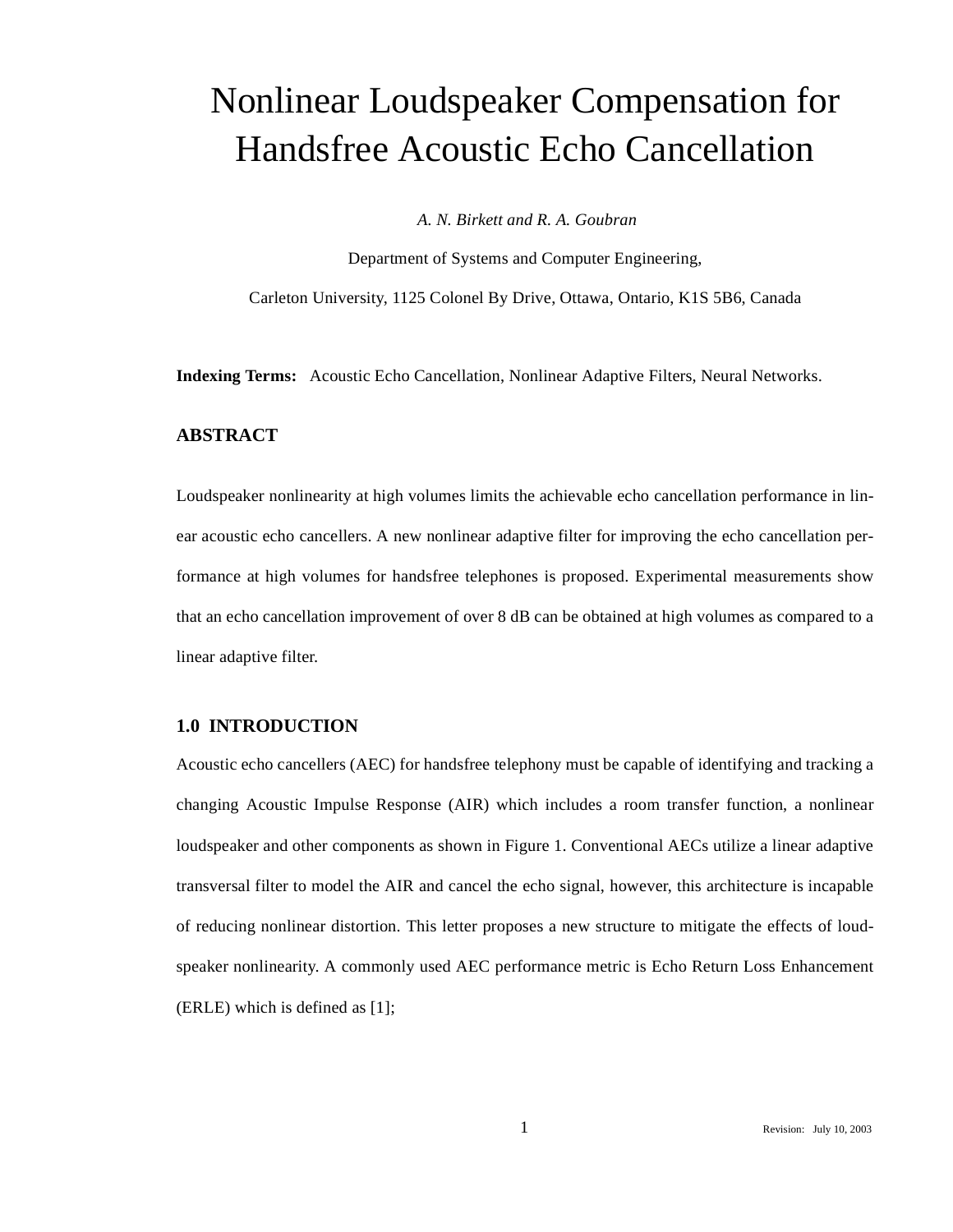$$
ERLE(dB) = \lim_{N \to \infty} \left[ 10 \log \frac{E[p^2(n)]}{E[e^2(n)]} \right] \approx 10 \log \left[ \frac{\sigma^2_p}{\sigma^2_e} \right] \tag{1}
$$

where  $\sigma_p^2$  and  $\sigma_e^2$  refer to the variances of the primary and error signals respectively and *E* is the statistical expectation operator. Non-uniform magnetic fields and a nonlinear suspension system in loudspeakers will cause soft clipping under large signal conditions resulting in odd-order harmonics [2] at the output, however other factors such as room noise, DC offsets, rattling and vibration [3], dynamic changes in the AIR, and undermodelling of the acoustic transfer function [4] also limit the ERLE.

#### **2.0 NONLINEAR ARCHITECTURE**

The proposed structure shown in Figure 2 consists of both nonlinear and linear sections. The nonlinear section consist of a two layer neural network that cancels the first part of the AIR where most of the energy is contained. The weight update equations for the nonlinear portion are based on the gradient backpropagation algorithm [5] with a normalized adaptive step size. The nonlinear node consists of a linearized hyperbolic tangent function which is linear for inputs below a user definable amplitude *a*, where  $0 \le a \le 1$ . Based on measurements reported in [6], the parameter *a* was set to 0.2 since it was found that this produced an ERLE approximately 1.5 dB higher than with a conventional (i.e.  $a=0$ ) sigmoid. The node activation function  $f()$  is defined by;

$$
f(s) = \begin{cases} s & ; |s| \le a \\ \text{sign}(s) \Big[ (1-a) \cdot \tanh\Big(\frac{|s|-a}{1-a}\Big) + a \Big] & ; |s| > a \end{cases}
$$
 (2)

where *s* is the input. In Figure 2, the output *y*(*k*) of the neural network portion at time *k* is defined by;

$$
y(k) = w^{(2)}(k)x^{(2)}(k) + w_b^{(2)}(k)
$$
\n(3)

$$
x^{(2)}(k) = f(s(k))
$$
 (4)

$$
s(k) = \mathbf{w}^{(1)}(k)^T \mathbf{x}^{(1)}(k) + w_b^{(1)}(k)
$$
 (5)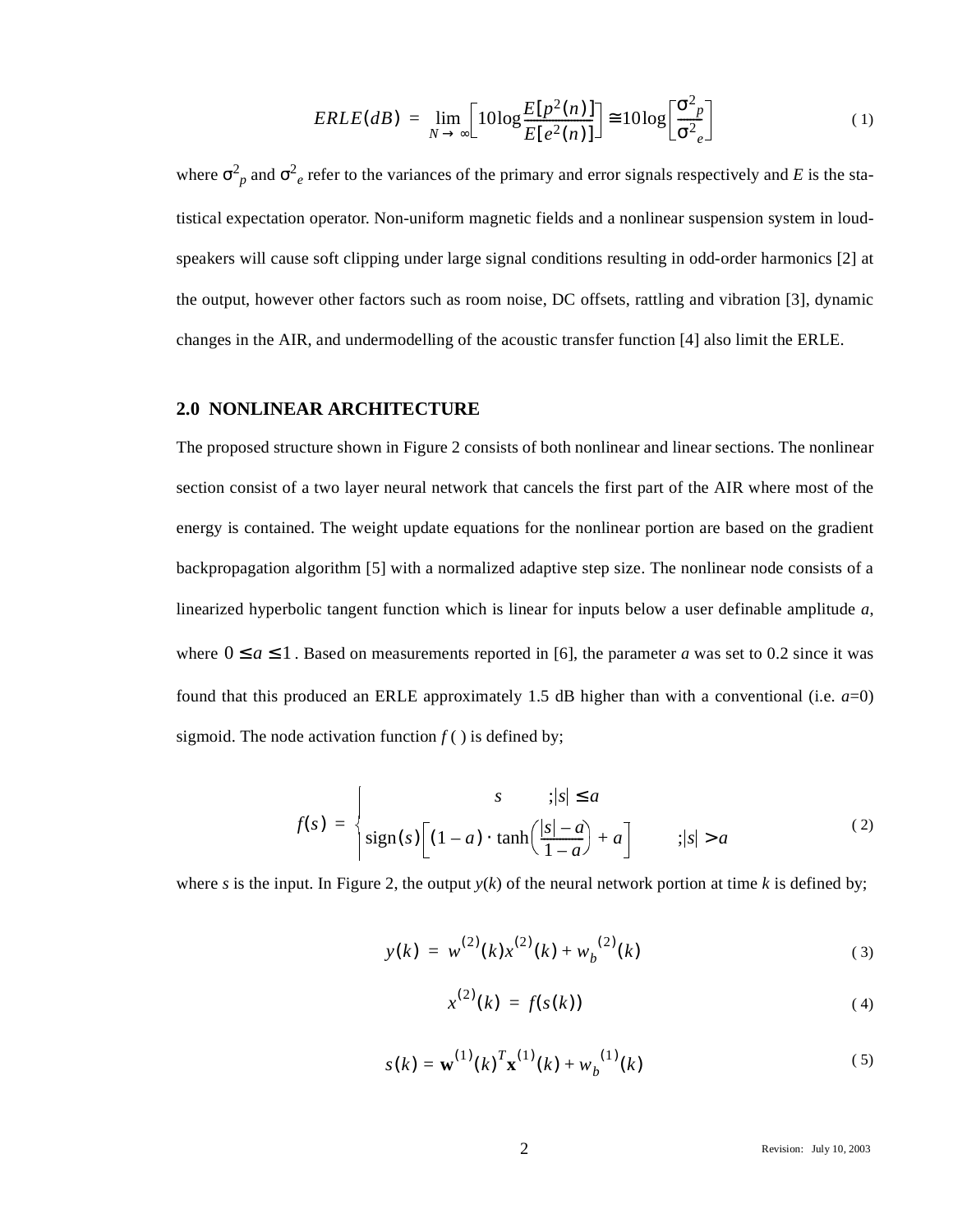where  $\mathbf{x}^{(l)}(k)$  represents the input vector to layer *l*,  $\mathbf{w}^{(l)}(k)$  represents the weight vector in layer *l*,  $w^{(l)}(k)$  represents the single bias weight for layer *l, s*(*k*) represents the input to the nonlinear node and *T* is the transpose operator. The weight update equations are described by;

$$
\mathbf{w}^{(l)}(k+1) = \mathbf{w}^{(l)}(k) - \mu_{T DNN}(k) \delta^{(l+1)}(k) \cdot \mathbf{x}^{(l)}(k)
$$
 (6)

$$
w_b^{(l)}(k+1) = w_b^{(l)}(k) - \mu_{TDNN}(k)\delta^{(l+1)}(\dot{k})
$$
\n(7)

$$
\delta^{(l+1)}(k) = \begin{cases}\n-2e_1(k) & ;l=2, \text{output layer} \\
f'(s(k))\delta^{(l+2)}(k)w^{(l+1)}(k) & ;l=l, \text{hidden layer}\n\end{cases}
$$
\n(8)

where  $e_1(k) = p(k) - y(k)$ ,  $f'(k)$  represents the derivative of the activation function at the input value  $s(k)$ ,  $\delta^{(l+1)}(k)$  represents the local gradient "delta" term in layer  $l+1$ , and  $\mu_{TDNN}(k)$  is the normalized step size parameter defined by;

$$
\mu_{T DNN}(k) = \frac{\alpha}{2 + \mathbf{x}^{(1)}(k)^T \mathbf{x}^{(1)}(k) + [x^{(2)}]^2}
$$
(9)

The parameter  $\alpha$  is a number between 0 and 2, and is set to 0.5. The weights in the linear portion of the proposed structure are updated using the Normalized LMS [7] algorithm;

$$
\mathbf{w}_{FIR}(k+1) = \mathbf{w}_{FIR}(k) - \left[\frac{\alpha}{1 + \mathbf{x}_{FIR}(k)^T \mathbf{x}_{FIR}(k)}\right] e_2(k) \cdot \mathbf{x}_{FIR}(k)
$$
(10)

$$
w_b(k+1) = w_b(k) - \left[\frac{\alpha}{1 + \mathbf{x}_{FIR}(k)^T \mathbf{x}_{FIR}(k)}\right] e_2(k)
$$
 (11)

#### **3.0 MEASUREMENT SETUP**

Measurements are performed in a low-noise, furnished conference room. A handsfree telephone which has been modified to allow access to the primary and reference electrical signals is placed on top of the conference table. The reference source signal consists of white noise which is bandlimited from 300 Hz to 3400 Hz. The filtered reference signal is then amplified such that the loudspeaker pro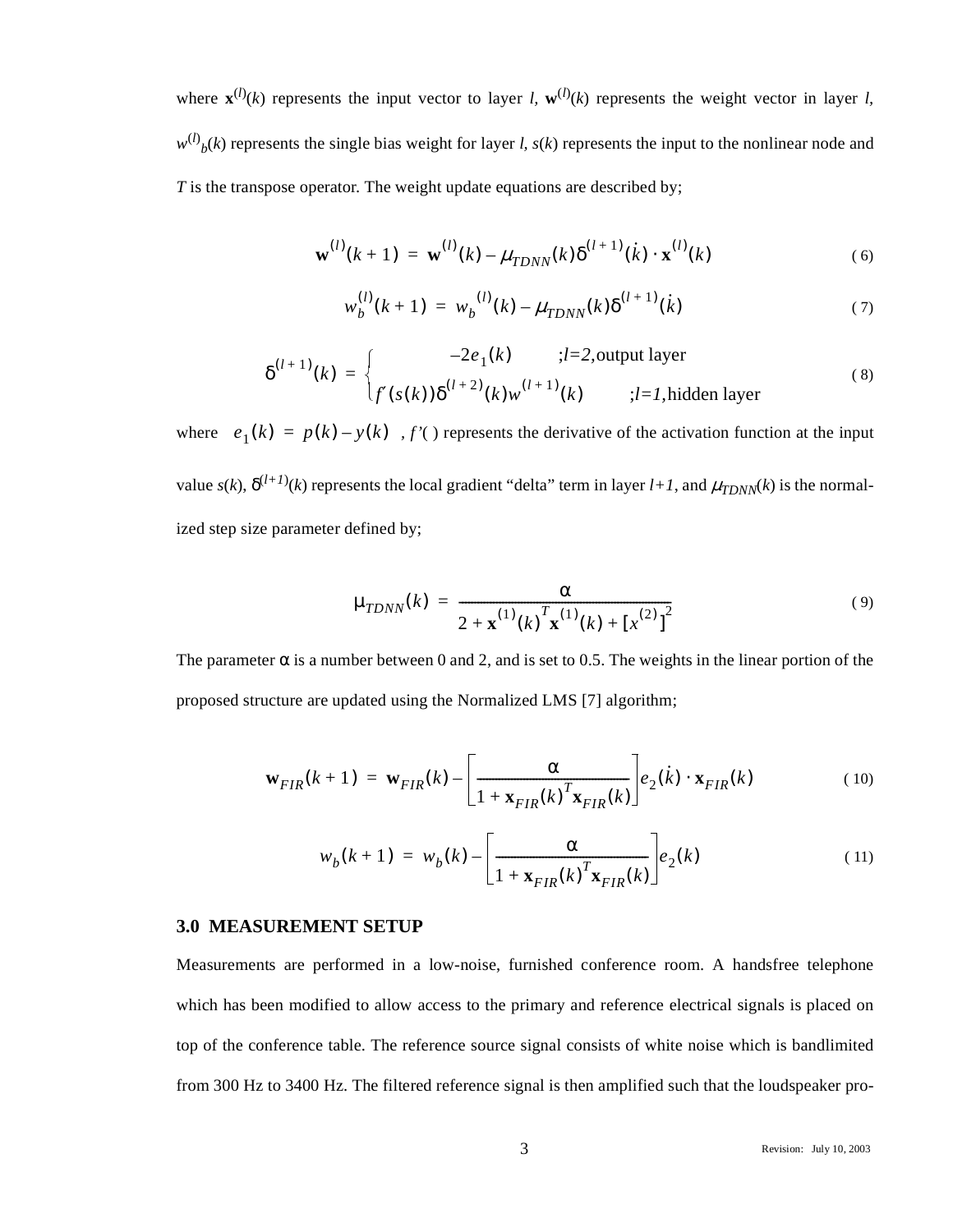duces a sound pressure level (SPL) from 60dB to 95dB as measured 0.5m directly above the loudspeaker. The primary and reference signals are then recorded onto a TEAC Digital Audio Recorder (DAT). The DAT signals are downloaded to a computer via an ARIEL DSP96 board sampling at 16 kHz. These samples are then applied to both the proposed structure and a 600 tap linear adaptive filter which has DC bias compensation and weights updated in the same fashion as (10) and (11). In the proposed structure, the number of taps in the nonlinear section delay line equals 200 to cover the bulk of the loudspeaker impulse response. The number of taps in the linear section is 400 for a total impulse length of 600 taps. For each SPL, both algorithms are tested with the same input data of length 80,000 to allow convergence to a steady state at which point the average ERLE is measured and plotted.

#### **4.0 RESULTS**

The experimental results shown in Figure 3 show that at low volumes in the vicinity of 60 dB SPL, the proposed structure improves the ERLE by 3 dB as compared to the linear adaptive filter even though there is little nonlinear distortion in this range. In the low volume ranges, room noise becomes a dominant limitation and the proposed structure offers some improvement. In the medium volume range from 70-75 dB SPL, the proposed structure performs about 1 dB poorer than the linear filter due to an extra bias weight variance not included in the linear filter, and also because *f* (*s*) will generate some small amount of distortion for any  $|s| > a$  even when the inputs are linear. However, in the vicinity of 80 to 95 dB SPL where nonlinear effects dominate, the proposed structure clearly outperforms the linear filter in terms of converged ERLE and demonstrates over 8 dB improvement at 90 dB SPL.

#### **5.0 CONCLUSIONS**

A new structure to mitigate nonlinear loudspeaker distortion effects in AECs has been presented. The architecture is simple and the update algorithms are based on stochastic gradient methods. Experimental measurements in a conference room indicate that this new structure is capable of improving the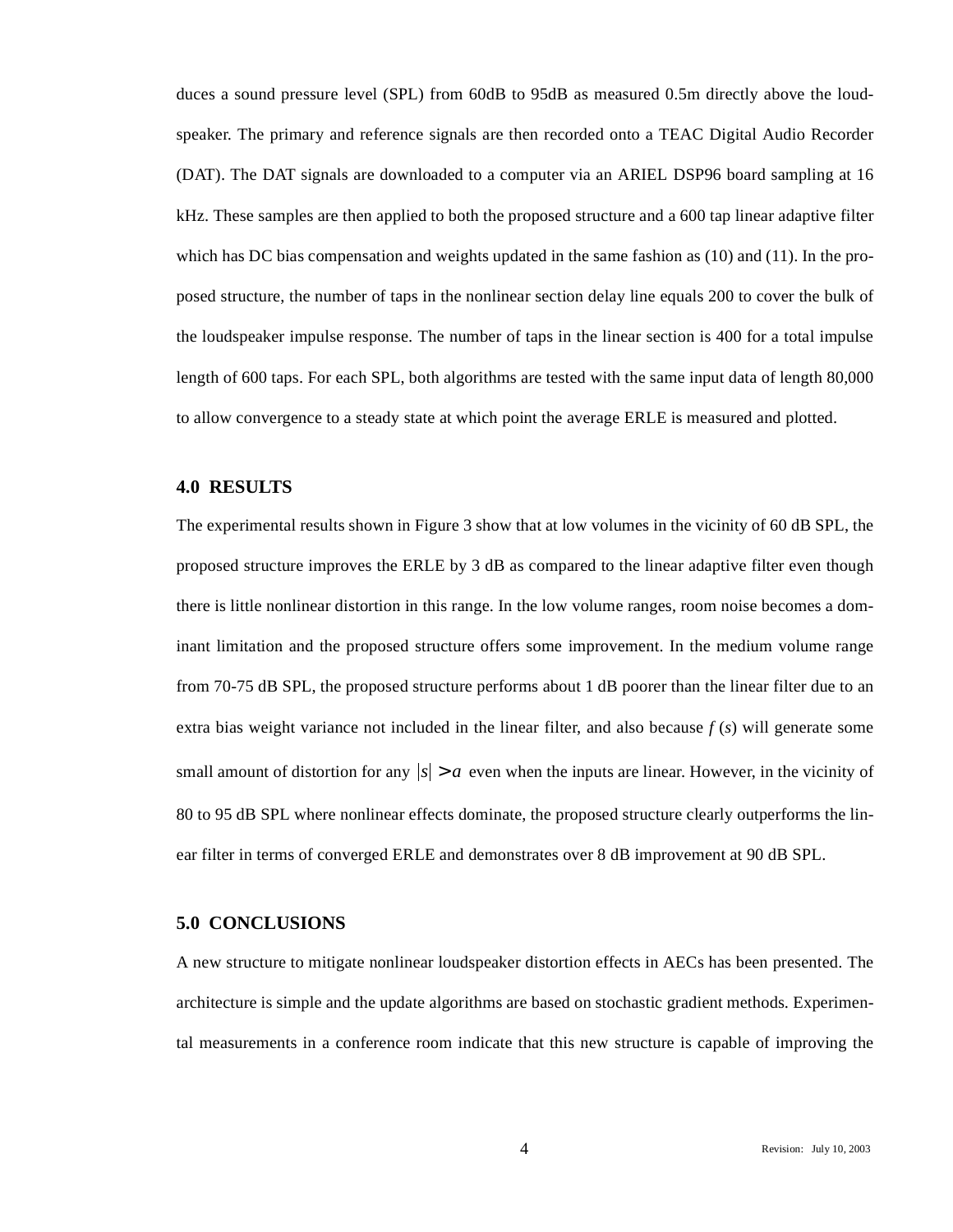ERLE by over 8 dB at high volumes (where nonlinear effects are significant) and by over 3 dB at low

volumes where room noise is significant.

### **6.0 ACKNOWLEDGEMENTS**

The authors wish to thank NSERC, Carleton University, Nortel and TRIO for their financial support.

## **7.0 REFERENCES**

[1] R. Wehrmann, J.V.D. List, P. Meissner, "A Noise Insensitive Compromise Gradient Method for the Adjustment of Adaptive Echo Cancellers", *IEEE Trans. Comm*. COM-28, No. 5, 1980, pp. 753-759.

[2] A.J.M. Kaizer, *On the Design of Broadband Electrodynamic Loudspeakers and Multiway Loudspeaker Systems*, Ph.D. Thesis, Eindhoven University of Technology, The Netherlands, 1986, Chapter 6.

[3] A.N. Birkett, R. A. Goubran, "Limitations of Handsfree Acoustic Echo Cancellers due to Nonlinear Loudspeaker Distortion and Enclosure Vibration Effects", in *1995 IEEE ASSP Workshop on Appl. of Sig. Proc. to Aud. and Acoustics*, New Paltz, New York, Oct. 1995.

[4] M.E. Knappe, R.A. Goubran,"Steady State Performance Limitations of Full-Band Acoustic Echo Cancellers", *ICASSP* 1994, Adelaide, South Australia, Vol. 2, pp. 73-76.

[5] D. R. Hush, B. G. Horne, "Progress in Supervised Neural Networks", *IEEE Signal Processing Magazine*, Jan. 1993, pp.8-39.

[6] A.N. Birkett, R. A. Goubran, "Acoustic Echo Cancellation Using a NLMS-Neural Network Structures", *ICASSP* 1995, Detroit, MI., Vol. 5, pp. 3035-3038.

[7] S. Haykin, *Adaptive Filter Theory*, 3rd ed., Prentice-Hall Information Systems Series, 1996.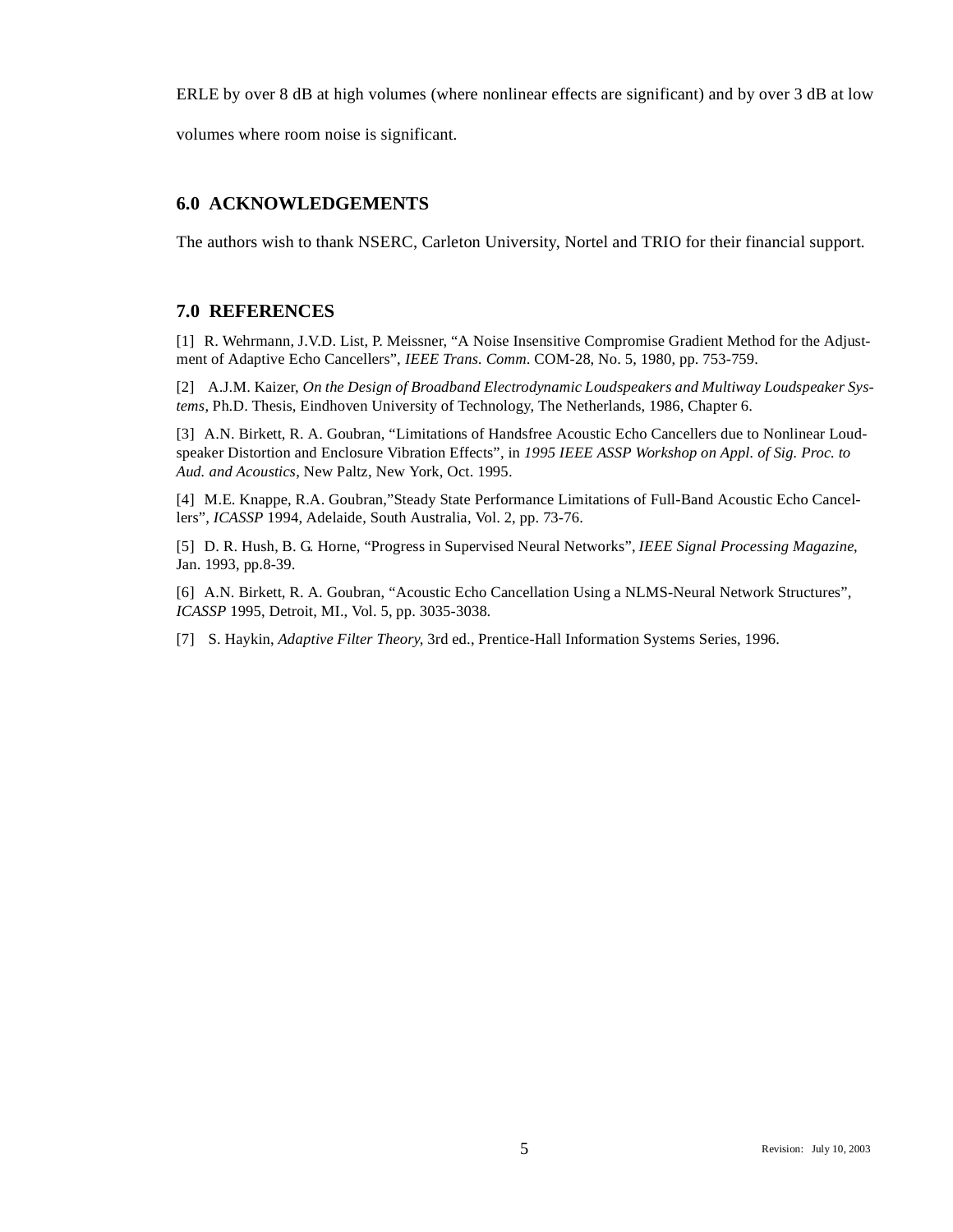# **8.0 ILLUSTRATIONS**

.



**FIGURE 1. The AIR consists of both linear and nonlinear components.**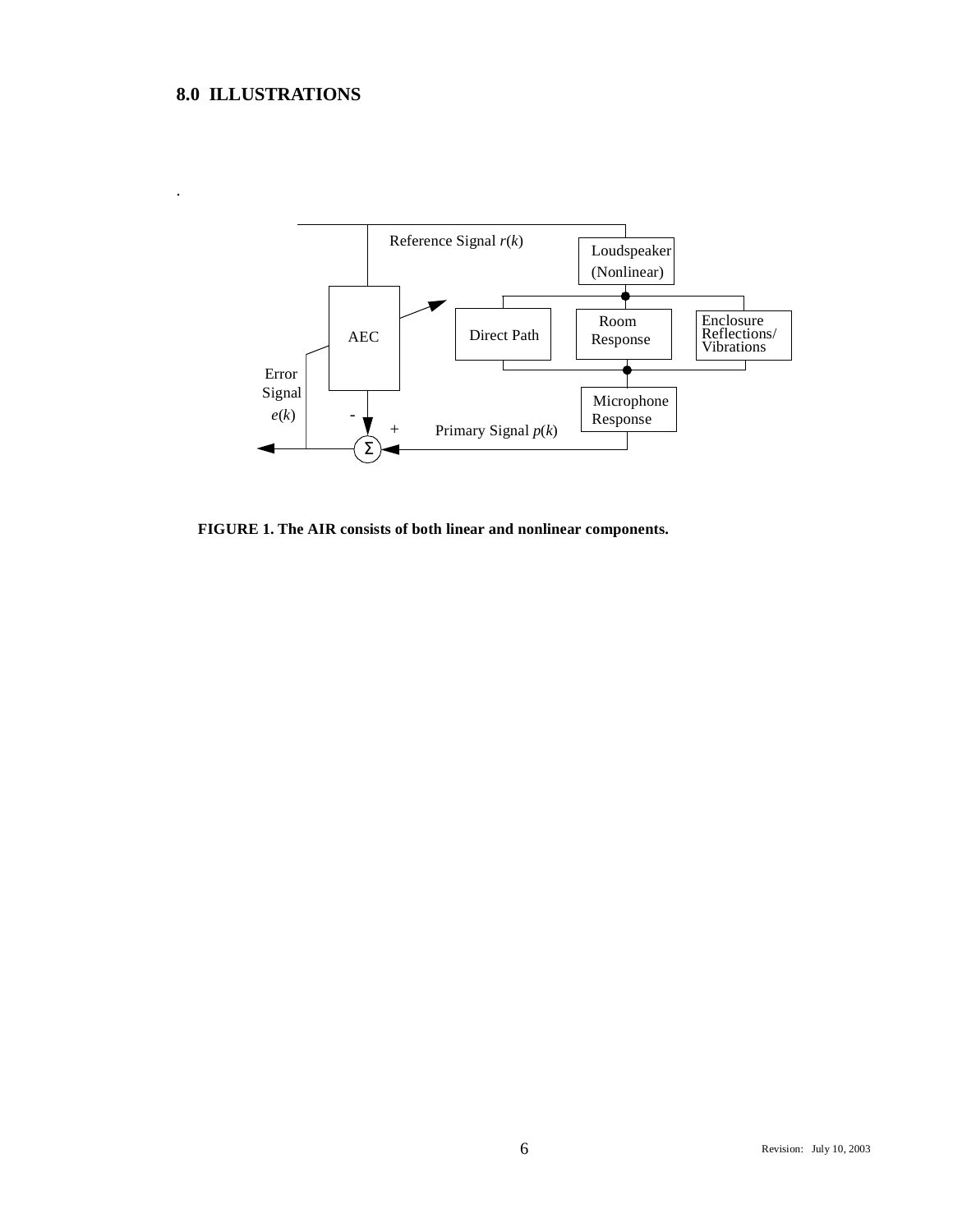

**FIGURE 2. Proposed AEC structure.**